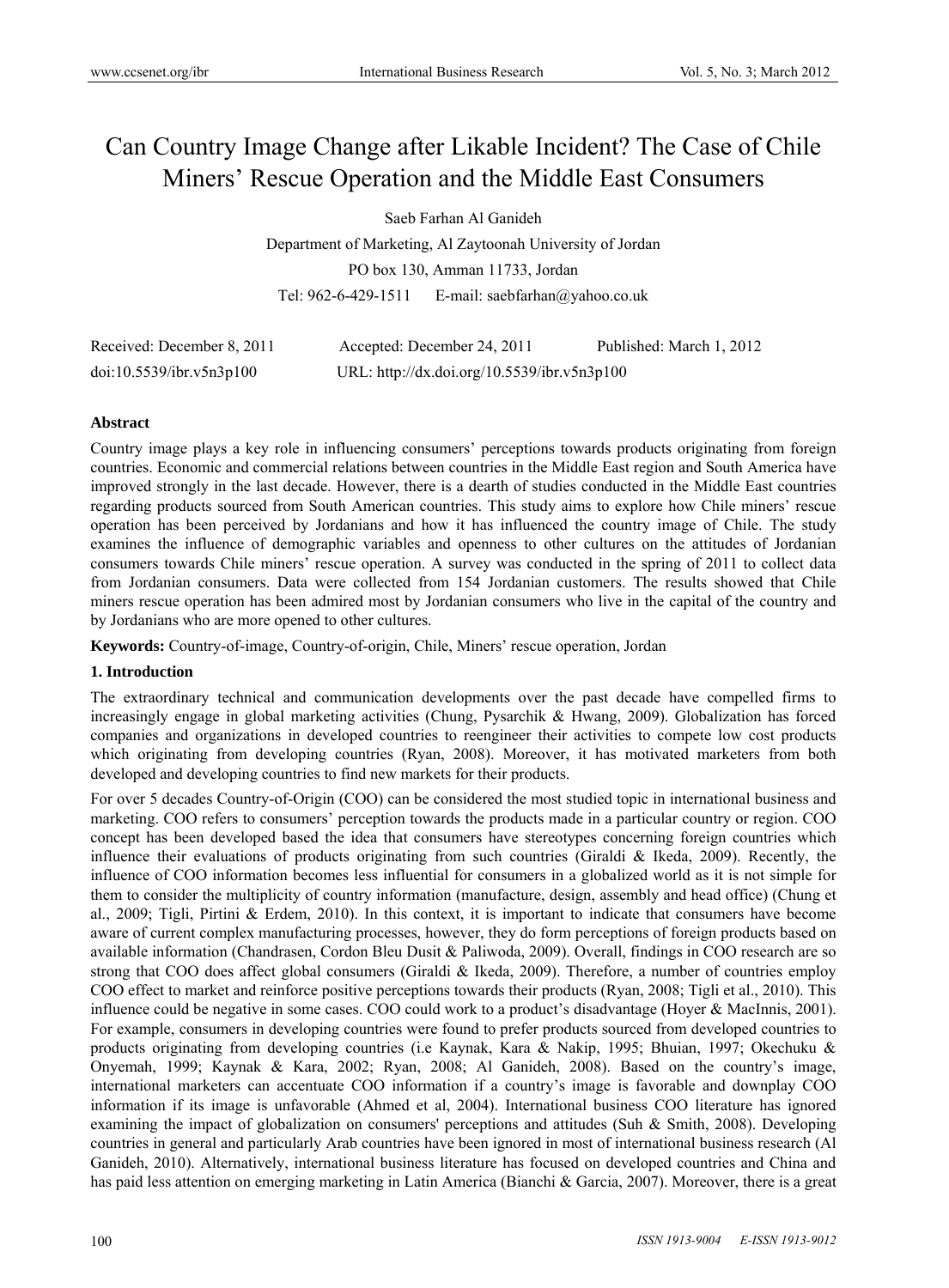need in international business to explore the influence of demographic variables on consumers' preferences purchase decisions of foreign products (Khan & Bamber, 2008). In their reviewing to COO international literature, Giraldi and Ikeda (2009) argued that demographic variables such as age and gender and socio-physiological variables such as openness to other cultures may influence the COO effect. World-mindedness refers "to interest in or knowledge about international affairs; factual and topical statements frequently serve as items in scales that measure international-mindedness" (Sampson & Smith, 1957, p.99). Kosterman and Feshbash (1989) argued that internationalism refers to attitude towards other nations. Internationalism refers to emotional support for international sharing and welfare (Lee, Hong & Lee, 2003).

# **2. Literature Review**

Country image refers to the picture and the reputation that individuals attach to products of a specific country (Nagashima, 1970; Zhang, 1997; Ryan, 2008). Country images are shaped through consumers' knowledge of a particular country or their knowledge of products sourced from that country (Ryan, 2008; Chung et al., 2009). Consumers are influenced by a country image when they evaluate products sourced from that country (Giraldi & Ikeda, 2009). They purchase products of a particular country as a result of feelings of affinity for that country (Oberecker & Diamantopoulos, 2011). Overall, country image influences consumer purchase preferences of foreign products (Yamoah, 2005).

Individuals do employ information they know about a particular country to evaluate products sourced from that country without considering information regarding products' attributes (Zhang, 1997). Favorable perceptions towards a specific country results in favorable perceptions towards products sourced from that country (Paswan & Sharma, 2004). Overall, a connection between a country's economic development and the superiority of its products was approved in COO literature. International business literature has concluded that consumers prefer products sourced from highly industrialized countries (Chandrasen et al., 2009). Products sourced from developed countries are perceived as being superior to products originating from developing countries. Consumers consider the country's economic development when evaluating products sourced from foreign (Schooler, 1971; Bilkey & Nes, 1982; Han & Terpstra, 1988; Zain & Yasin, 1997).

The importance of the concept of country of image has increased recently with the rapid globalization of markets (Stock, 2009). Many countries have acknowledged the value of a country's positive image on marketing success of their products abroad (Ryan, 2008). A number of countries have built up a country specific image with particular products such as Switzerland and watches, Japan and electronics and Germany and automobiles (Tigli et al., 2010; Josiassen, 2011). Overall, international business researchers should give more attention to understanding of the nature of the phenomenon of country image (Auruskeviciene et al, 2010). The country image influences the global competition position of a country and its products (Zeng, Go & Kolmer, 2011). Global companies with manufacturing outlets in different countries of the world should employ the concept of country of image to market their products more efficiently (Stock, 2009; Tigli et al., 2010).

The dramatic increase of the Internet, television satellite channels and other new communication tools into consumers' daily life has increased globalization of the world. Country image can be changed as result of media exposure (Chung & Woo, 2011). Thus, exploring the role of media in shaping country image is important (Stock, 2009). Cable news network (CNN) has been the pioneer in establishing a 24-h news network with good global reach and the channel success in covering the first Gulf conflict stimulated other broadcasting organizations, such as BBC World Television, NBC and Sky (Gilboa, 2005). International broadcasting networks such as BBC World Television, CNN, Fox news, France 24 and CCTV have helped individuals to be more opened to different cultures. Moreover, in the Arab world Arab broadcasting networks such as Al-Jazeera and Al-Arabia since their establishments last decade have used to provide Arab viewers with more global news than their local television stations used to show. Al-Jazeera News channel has become a credible source for world news for the Arabs (Al-Jenaibi, 2010). It is clear that global world news channels and extensive media converge of major sport events have helped individuals all over the world to be more opened to global culture. Global television converge plays key role in shaping and changing national images around the world (Zeng et al., 2011). Individuals all around the world have become more educated and more opened to other cultures (Paswan & Sharma, 2004). However, consumers do differ in terms of their interaction with foreign cultures (Sharma, Shimp & Shin, 1995). Overall, extensive global media coverage of a particular event influences the image of the country in which the event is taking place (Chung & Woo, 2011).

Governments should give high concern to their countries' images and should follow changes related to such images with time or events (Tigli et al., 2010). For example, a positive change of country image may occur as a result of hosting global major sport events such as hosting the FIFA World Cup or the Olympics (Auruskeviciene et al.,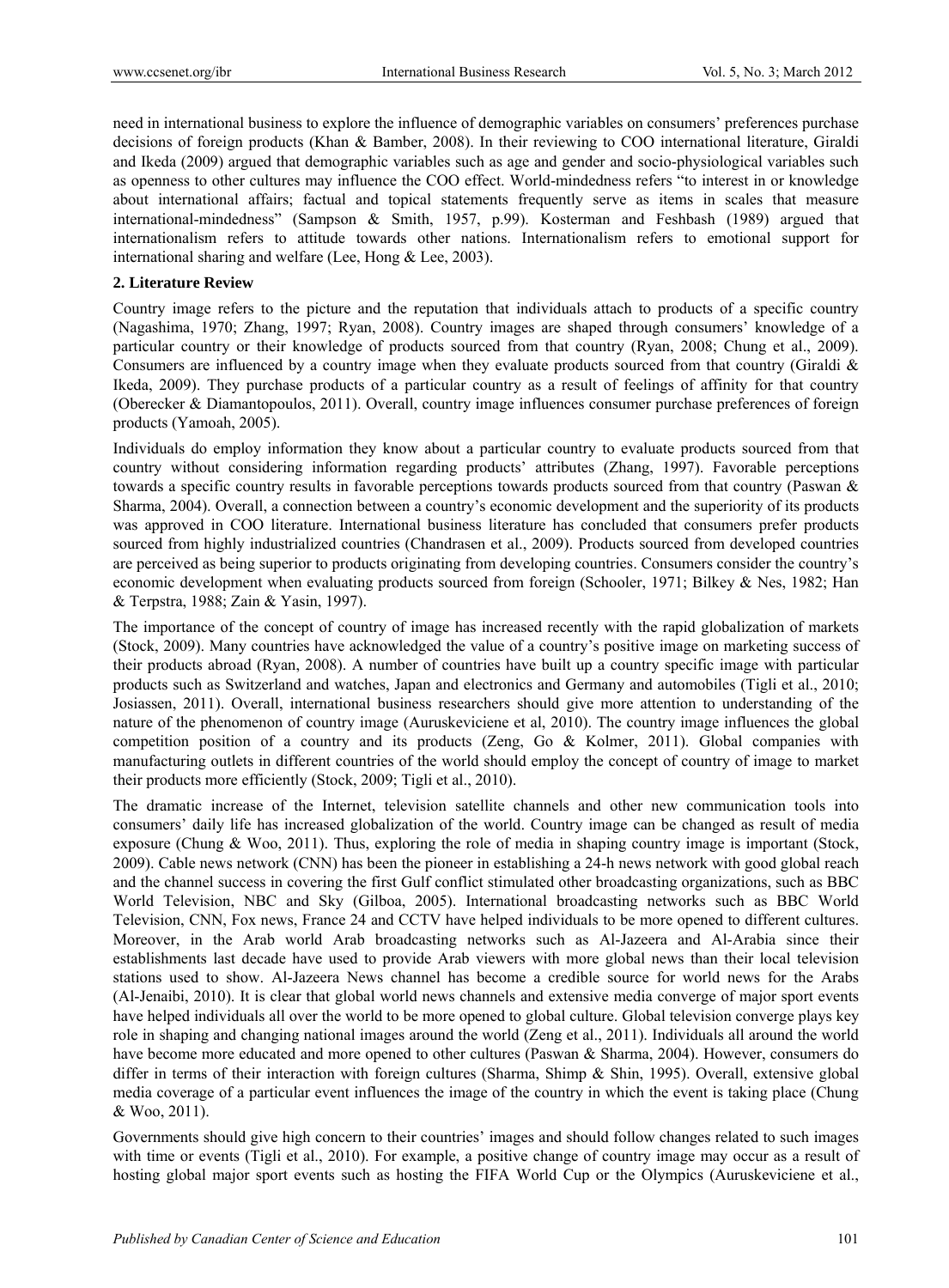2010). In this context, Chung and Woo (2011) concluded that hosting major sport events can improve country image. The researchers indicated that China's hosting of the 2008 summer Olympics has significantly improved the country image, however, China's image improvement has not reflected on the image of it products. Alternatively, Auruskeviciene et al. (2010) explored the effects of the Torino 2006 Winter Olympics on the image of Italy amongst young consumers from Lithuania and found that country image of Italy has not improved among young Lithuanians. It is important to examine how global mega events can reflect the county image (Zeng et al., 2011).

# *2.1 Chile Miners' Rescue Operation*

Chile has been ignored in international business literature despite the country is considered as one of largest exporters in the world of natural resources such as copper, timber, salmon, and fruit (Bianchi & Garcia, 2007). However, the extensive media coverage of trapped miners' rescue operation offered the Chillan Government officials a great opportunity to improve the image of their country. The successful rescue operation of the Chilean miners who were trapped at a depth of more than 2,000 feet for more than 60 days was an operation of human ingenuity which made the whole world happy (New Oxford Review, 2010). Miners' rescue operation inspired the Chilean Government as well as Chilean marketers to promote a new image for the country. Rescue operation for Chilean miners has gained extreme global interest particularly with the extensive media coverage. World global and local news channels have interrupted their normal programs and focused on the happy end humanitarian rescue operation. Television coverage has made the dramatic operation watchable all over the World.

The Chilean Government has started soon after the successful rescue operation to build on the fascinating rescue operation to improve the country image all around the world. For example, the Chilean president visit to Jordan was one of Chile trials to maximize the benefits of its success in miners' rescue operation in the Arab region. King Abdullah II of Jordan and Chile's President Sebastián Piñera have stressed the importance of strengthening Jordanian-Chilean ties and increasing cooperation between the two countries particularly in the fields of economy and commerce (Jordan Times, 2011). Earlier, King Abdullah II has visited Chile in 2008 and made a speech at the National Congress of Chile Santiago, Chile. In his speech the king of Jordan called for partnership between Jordan and Chile especially the two countries share trade, diplomatic and cultural strong relationships (Jordan Times, 2008). Studying the image of Chile globally and addressing how consumers worldwide perceive Chile and its image is important (Bianchi & Garcia, 2007). The current study examines the influence of the Chile miners' rescue operation on the image of Chile amongst Jordanian consumers. More specifically, it aims to examine the influence of demographic variables and openness to other cultures on the attitudes of Jordanian consumers towards Chilean miners' rescue operation.

# **3. Methodology**

Data was collected from Jordanian consumers from Amman city, the capital in Jordan and from Irbid city, the capital of Irbid Governorate during the spring of 2011 in a six week period. A total of 154 usable questionnaires were collected from Jordanian consumers. The respondents were advised to provide demographic information regarding their gender, marital status, geographical location and age. Table 1 presents demographic characteristics for the pooled sample.

# Insert Table 1 Here

To measure Jordanian consumers' openness to foreign cultures they were asked to answer two items borrowed from Ruyter, Birgelen, and Wetzels (1998) (I would like to have opportunities to meet people from different countries and I am open-minded towards foreigners and their habits). Unfortunately, due to the surprise nature of Chilean miners' rescue operation, the current study could not be able to measure the influence of the rescue operation of the trapped miners on Chile image before and after the incident. Chung and Woo (2011) measured the impact of the 2008 summer Olympics on country of image pre and post the games. Also, Auruskeviciene et al. (2010) explored the effects of the Torino 2006 Winter Olympics on the image of Italy among young Lithuanians before and after games. Generally, international business researchers did not agree on how a country image can be measured (Auruskeviciene et al., 2010). Recently, Lala, Allred, and Chakraborty (2009) developed a scale to measure country image. The developed scale main dimensions are related to economic conditions, conflict, political structure, vocational training, work culture, environment, and labour.

To measure the influence that miners' rescue operation might have on the country image of Chile among Jordanians five items were developed. The notion of the five developed items have been employed form Gripsrud and Nes (1996) and from Lala et al. (2009). Gripsrud and Nes (1996) developed a scale to measure people and societal country image. The scale has been used recently in international business literature (i.e Auruskeviciene et al., 2010). However, Lala et al.'s (2009) developed scale measures country image regarding to economic conditions, conflict, political structure, vocational training, work culture, environment, and labour.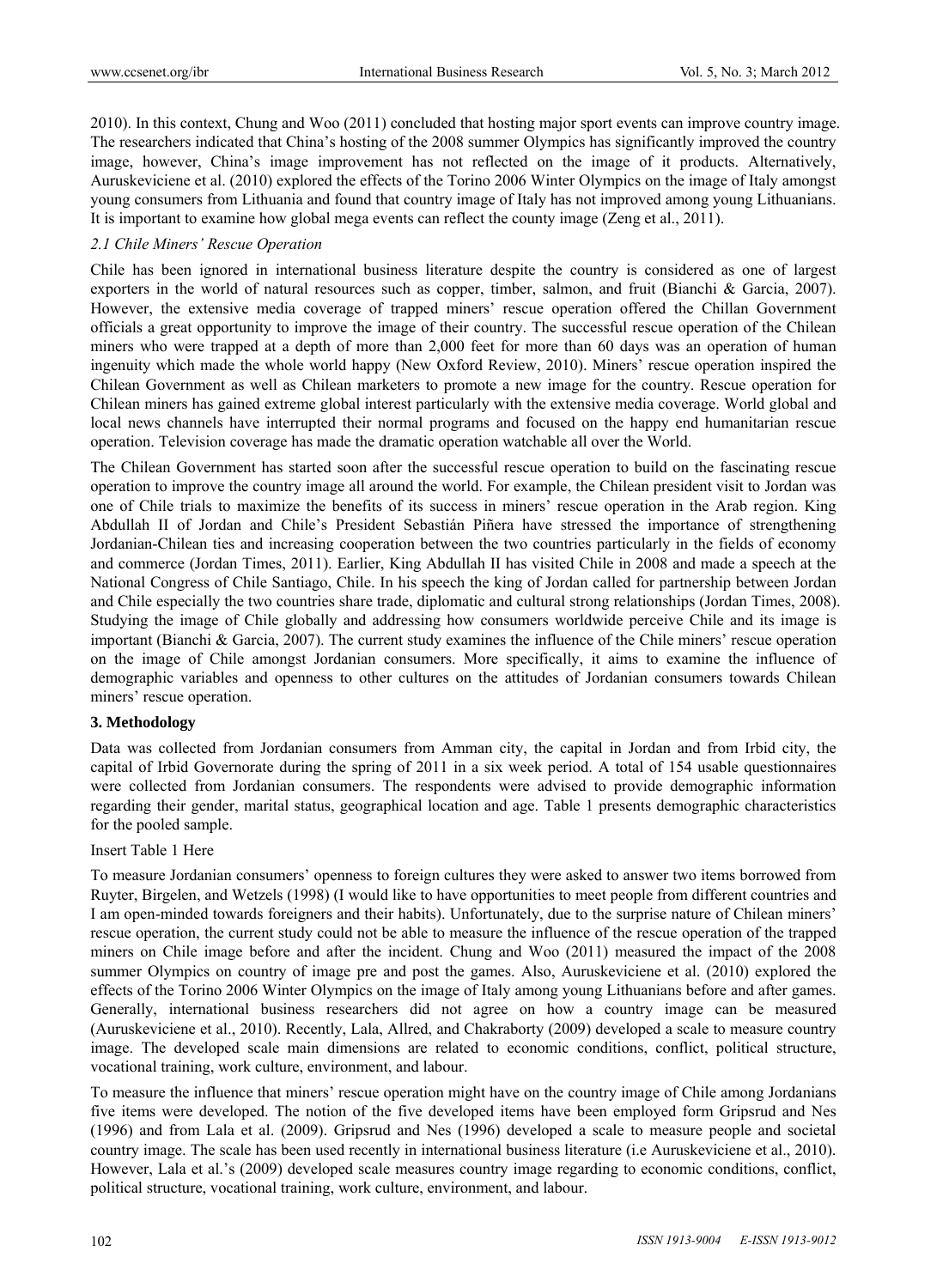The five developed items were (Miners' rescue operation in Chile was fascinating; I have watched the rescue operation on T.V screen for long hours with extreme happiness; Miners' rescue operation showed that Chile is a technologically developed country; My knowledge about Chile has increased dramatically as a result of the rescue operation; Miners' rescue operation showed that the Chilean workers are very hard workers). Cronbach's alpha was used to assess the employed measures internal consistently. The results of Cronbach's alpha proved the reliability of the used measures. Both measures have exceeded the recommended minimum acceptable level of reliability for Cronbach's alpha which is 0.60.

# **4. Data Analysis and Concluding Remarks**

Table 2 presents frequency results which show that more than 40 per cent of Arab Jordanians do believe that Chilean miners' rescue operation was fascinating. Approximately, 55 per cent of Jordanians have spent long hours watching the operation gleefully. Roughly half of the Jordanians believed that Chilean miners' rescue operation has presented Chile as a technologically developed country and has showed that Chilean workers are hard workers. Knowledge about Chile has increased dramatically for more than 38 per cent of Jordanians as a result of tapped miners' rescue operation.

#### Insert Table 2 Here

To explore the influence of openness to foreign culture over and above the impact caused by demographic variables hierarchal regression was conducted. The hierarchical regression procedure was conducted in a way that demographic variables were entered as one block to provide a baseline model and then openness to foreign culture was entered separately as a second block.

#### Insert Table 3 Here

Table 3 shows that the first block (demographic variables) proved to statistically significant ( $F=2.651$ , d $F=4,140$ ], p≤ 0.01). Demographic variables namely, age; gender, marital status and geographical location explained 7 per cent of the total variance in Jordanians' perceptions towards Chilean miners' rescue operation and its influence on the Chile image. The addition of openness to foreign cultures separately as a second block to the demographic variables (the first block) was also statistically significant (F=3.503, df=[5,139], p $\leq$ 0.01). The addition of openness to foreign cultures brought 4.2 per cent increase to the model.

# Insert Table 4 Here

Regarding the individual influence of each variable on Jordanians' perceptions towards Chilean miners' rescue operation the results showed that geographical location and openness to foreign cultures have statistical significant influences on Jordanians' perceptions towards the rescue operation (Table 4). On the other hand, Jordanians' perceptions towards Chilean miners' rescue operation did not vary based on their age, gender and marital status. Jordanians who do live in Amman city, the capital of Jordan have more positive views towards Chilean miners' rescue operation. Moreover, consumers who are more opened to other cultures showed more positive attitudes to the rescue operation and its influence on Chile's image than consumers who are less opened to other cultures.

The findings of this study have revealed a number of implications that could be valuable for Chilean and Jordanian marketing managers as well as for Chilean officials who attempt to target Arab consumers. Overall, the rescue operation unquestionably has created positive global publicity for Chile. The results of this study proved that consumers from Jordan do have positive perceptions towards Chile as a result of trapped miners' rescue operation. Chilean Government is strongly recommended to build on miners' rescue operation to improve the country global image. Moreover, Chilean marketers should employ the rescue operation within their advertising campaigns. For Chilean global marketers who are targeting the Jordanian market targeting consumes from Amman city is well suggested. It is important for Chilean global marketers to conduct marketing communications that focus on miners' rescue operation which might encourage Jordanians and Arabs to buy products originating from Chile. Local Jordanian manufacturers and marketers are well recommended to consider licensing arrangements and cooperation agreements with Chilean manufacturers to improve their reputation and their sales within Jordan and the Arab region. The results of the current study can be generalized on other Arab countries in the Middle East and North Africa.

# **5. Research Limitations and Direction for Further Research**

The sample size can be considered as a limitation for the current study. Moreover, the fact that the data have been collected from only two main cities in Jordan is another limitation for this study. In terms of measuring Jordanians' perceptions towards Chile and its miners' rescue operation the current study has built on previous literature, however, international business literature is strongly recommended to develop scales to measure the influence of global events on countries' images. The current study has examined the influence of demographic variables namely,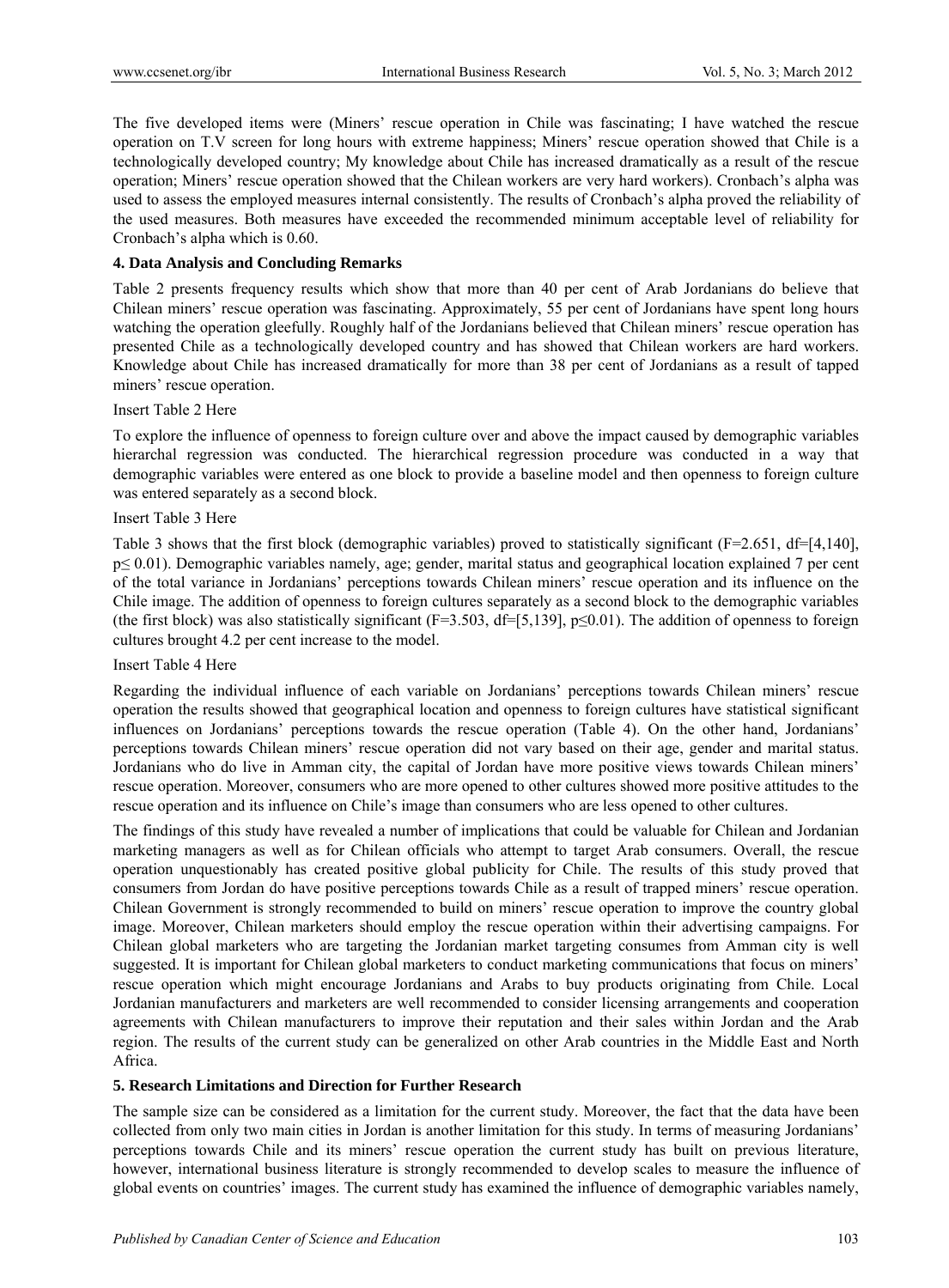age, gender, marital status and geographical location on Jordanians' perception towards Chile and its famous miners' rescue operation, future research should examine other demographic variables such as educational level and income. Moreover, the impact of socio-psychological variables such as xenophobia and foreign travel should be addressed in future research.

### **References**

Ahmed, Z., Johnson, J., Yang, X., Fatt, C., Teng, H., & Boon, L. (2004). Does country of origin matter for low-involvement products? *International Marketing Review, 21*(1), 102-120. http://dx.doi.org/10.1108/02651330410522925

Al-Jenaibi, B. (2010). The competition between Al-Jazeera's Arab News diversity and US channels: content analysis of Iraq war. *Canadian Social Science, 6*(4), 81-96.

Al Ganideh, S. F. (2010). Consumer ethnocentrism in the Jordanian market: the impact of socio-psychological variables on consumer ethnocentric tendencies. *Journal of Business and Retail Management Research, 5*(1), 10-22.

Al Ganideh, S. F. (2008). An investigation into consumer animosity amongst young educated Jordanians. *International Journal of Management Cases, 10*(3), 638-650.

Auruskeviciene, V., Pundziene, A., Skudiene, V., Gripsrud, G., Nes, E. B., & Olsson, U. H. (2010). Change of attitudes and country image after hosting major sport events. *Engineering Economics, 21*(1), 53-59.

Bhuian, S. (1997). Saudi consumers' attitudes towards European, US and Japanese products and marketing practices. *European Journal of marketing, 31*(7), 467-486. http://dx.doi.org/10.1108/03090569710176628

Bianchi, C. C., & Garcia, R. A. (2007). Export marketing strategies of a developing country: an exploratory study of the main challenges and success factors for Chilean food exporters. *Journal of Food Products Marketing, 13*(3), 1-19. http://dx.doi.org/10.1300/J038v13n03\_01

Bilkey, J., & Nes, E. (1982). Country of origin effects on product evaluations. *Journal of International Business Studies, 13*, 89-99. http://dx.doi.org/10.1057/palgrave.jibs.8490539

Chandrasen, A., Cordon Bleu Dusit, L., & Paliwoda, S. J. (2009). Country of assembly (COA) effect on perceived automobile quality: a Thai consumers' perspective. *Journal of Marketing Management, 25*(5-6), 483-499. http://dx.doi.org/10.1362/026725709X461812

Chung, W., & Woo, C. W. (2011). The effects of hosting an international sport event on a host country: the 2008 Summer Olympic Games. *International Journal of Sports Marketing and Sponsorship*, 2011(July), 281-300.

Chung, J-E., Pysarchik, D. T., & Hwang, S-J. (2009). Effects of country-of-manufacture and brand image on Korean consumers' purchase intention. *Journal of Global Marketing, 22*, 21-41. http://dx.doi.org/10.1080/08911760802511352

Gilboa, E. (2005). Global television news and foreign policy: debating the CNN effect. *International Studies Perspectives, 6*, 325-341. http://dx.doi.org/10.1111/j.1528-3577.2005.00211.x

Giraldi, J., & Ikeda, A. A. (2009). An application of the personification approach in the country image study. *Brazilian Business Review, 6*(2), 132-146.

Gripsrud, G., & Nes, E. B. (1996). Hosting the Olympics: a natural experiment of country image effects, In Beracs, J., Bauer, B., & Simon, J. (Eds). *Proceedings 25th EMAC Conference*, May 14-17, 1996, Budapest, Hungary, 511-523.

Han, C. M., & Terpstra, V. (1988). Country-of-origin effects for uni-national and bi-national products. *Journal of International Business Studies, 19*(summer), 235-255.

Hoyer, W., & MacInnis, D. (2001). *Consumer Behaviour*. Boston Mass: Houghton Mifflin Company.

Jordan Times. (2008). Chile Sign Cooperation Agreements. (2008, October 12), Amman, Jordan, 1.

Jordan Times. (2011). Chile Talk Mercosur FTA. (2011, March 7), Amman, Jordan, 1.

Josiassen, A. (2011). Consumer disidentification and its effects on domestic product purchases: an empirical investigation in the Netherlands. *Journal of Marketing, 75*, 124 -140. http://dx.doi.org/10.1509/jmkg.75.2.124

Kaynak, E., Kara, A., & Nakip, M. (1995). Life-styles, household decision-making ethnocentrism and country-of-origin perceptions of Azerbaijani consumers. In Kaynak, E., & Eren, T. (Eds), *Proceedings of the Fourth International Management Development Association Conference*, July 13-15, 1995, Istanbul, Turkey, 356-368.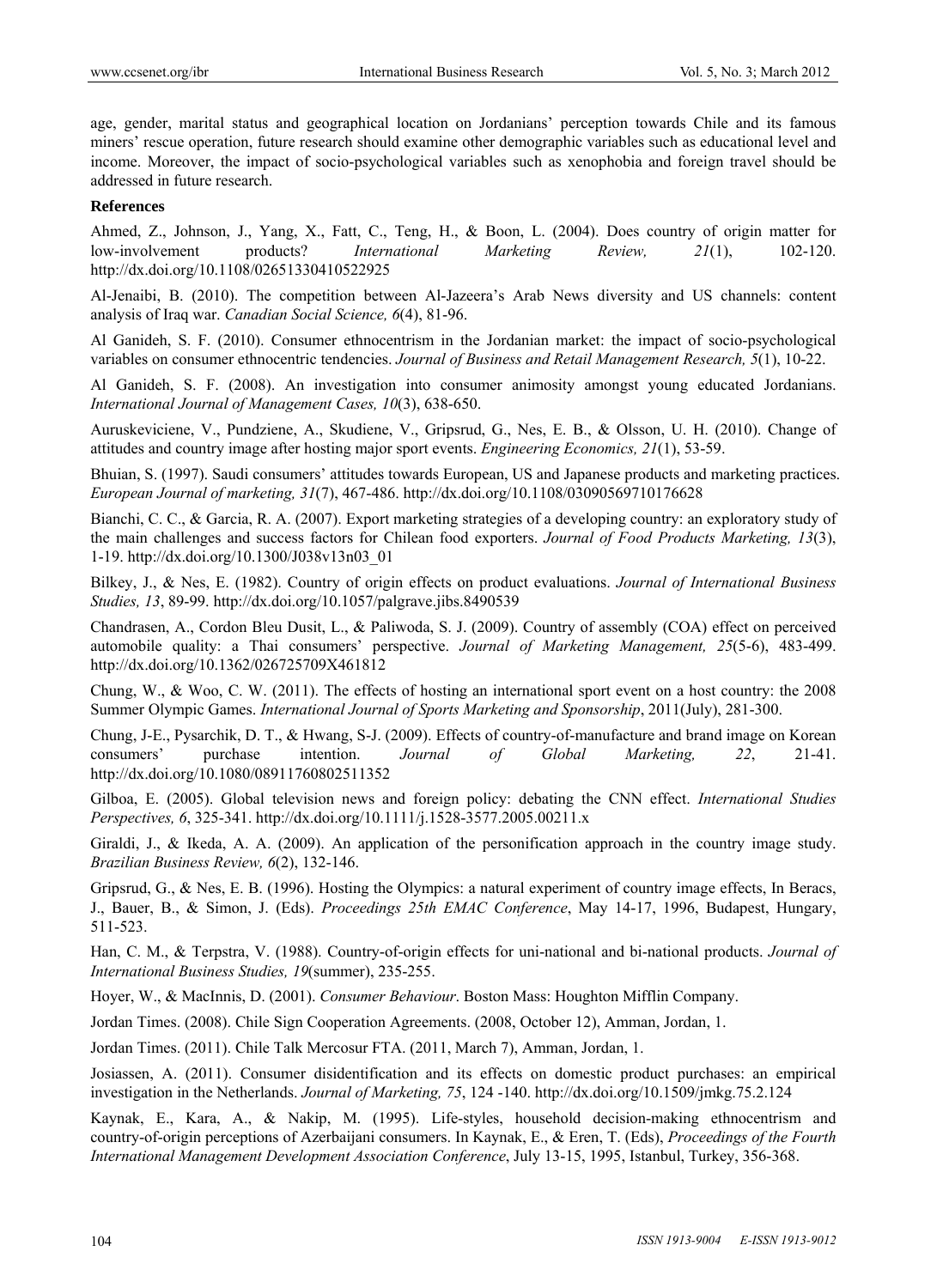Kaynak, E., & Kara, A. (2002). Consumer perceptions of foreign products: an analysis of product-country images and ethnocentrism. *European Journal of Marketing, 36*(7/8), 928-949. http://dx.doi.org/10.1108/03090560210430881

Khan, H., & Bamber, D. (2008). Country of origin effects, brand, and social status in an emerging market. *Human Factors and Ergonomics in Manufacturing, 18*(5), 580-588. http://dx.doi.org/10.1002/hfm.20126

Kosterman, R., & Feshbach, S. (1989). Toward a measure of patriotic and nationalistic attitudes. *Political Psychology, 10*(2), 257-273. http://dx.doi.org/10.2307/3791647

Lala, V., Allred, A. T., & Chakraborty, G. (2009). A multidimensional scale for measuring country image. *Journal of International Consumer Marketing, 21*, 51-66. http://dx.doi.org/10.1080/08961530802125407

Lee, W., Hong, J., & Lee, S. (2003). Communicating with American consumers in the post 9/11 climate: an empirical investigation of consumer ethnocentrism in The United States. *International Journal of Advertising, 22*, 487-510.

Nagashima, A. (1970). A comparison of Japanese and US attitudes toward foreign products. *Journal of Marketing, 34*, 68-74. http://dx.doi.org/10.2307/1250298

New Oxford Review. (2010). What lies beneath? (2010, 12), 12-16.

Oberecker, E. M., & Diamantopoulos, A. (2011). Consumers' emotional bonds with foreign countries: does consumer affinity affect behavioural intentions? *Journal of International Marketing, 19*(2), 45-72. http://dx.doi.org/10.1509/jimk.19.2.45

Ruyter, K. D., Birgelen, M. V., & Wetzels, M. (1998). Consumer ethnocentrism in international services marketing. *International Business Review, 7*, 185-202. http://dx.doi.org/10.1016/S0969-5931(98)00005-5

Ryan, J. (2008). The Finnish country-of-origin effect: the quest to create a distinctive identity in a crowded and competitive international marketplace. *Journal of Brand Management, 16*, (1/2), 13-20. http://dx.doi.org/10.1057/bm.2008.15

Paswan, A., & Sharma, S. (2004). Brand country of origin (COO), knowledge and COO image: investigation in an emerging franchise market. *Journal of Product and Brand Management, 13*(3), 144-155. http://dx.doi.org/10.1108/10610420410538041

Sampson, D., & Smith, H. (1957). A scale to measure world-minded attitudes. *The Journal of Social Psychology, 45*, 99-106. http://dx.doi.org/10.1080/00224545.1957.9714290

Schooler, R. D. (1971). Bias phenomena attendant to the marketing of foreign goods in the U.S.. *Journal of International Business Studies, 2*(1), 71-81. http://dx.doi.org/10.1057/palgrave.jibs.8490732

Sharma, S. H., Shimp, T. A., & Shin, J. (1995). Consumer ethnocentrism: a test of antecedents and moderators. *Journal of Academy of Marketing Science, 23(*1), 26-37. http://dx.doi.org/10.1177/0092070395231004

Stock, F. (2009). Identity, image and brand: a conceptual framework. *Place Branding and Public Diplomacy, 5*, 118-125. http://dx.doi.org/10.1057/pb.2009.2

Suh, T., & Smith, K. H. (2008). Attitude toward globalization and country-of-origin evaluations: toward a dynamic theory. *Journal of Global Marketing, 21*(2), 127-139. http://dx.doi.org/10.1080/08911760802135202

Tigli, M., Pirtini, S., & Erdem, C. E. (2010). The perceived country of origin images in Turkey. *International Business and Economies Research Journal, 9*(8), 127-133.

Yamoah, F. A. (2005). Role and impact of product-country image on rice marketing: a developing country perspective. *The Journal of American Academy of Business, 7*(2), 265-276.

Zain, O., & Yasin, N. (1997). The importance of country-of-origin information and perceived product quality in Uzbekistan. *International Journal of Retail and Distribution Management, 25*(4), 38-145. http://dx.doi.org/10.1108/09590559710166313

Zeng, G., Go, F., & Kolmer, C. (2011). The impact of international TV media coverage of the Beijing Olympics 2008 on China's media image formation: a media content analysis perspective. *International Journal of Sports Marketing & Sponsorship*, 2011(July), 281-300.

Zhang, Y. (1997). Country-of-origin effect: the moderating function of individual difference in information processing. *International Marketing Review, 14*(4), 266-287. http://dx.doi.org/10.1108/02651339710173453